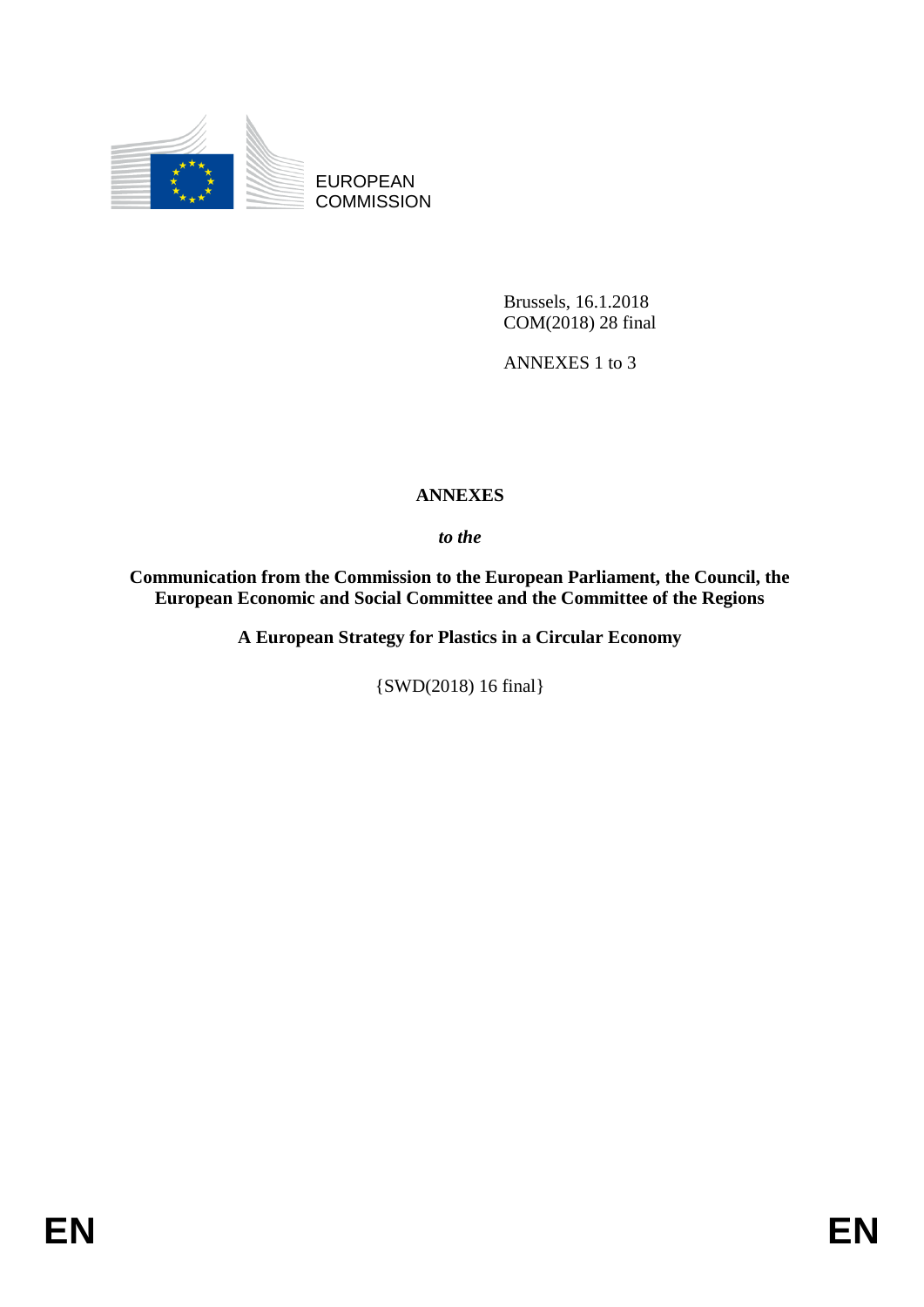# **ANNEX I**

# **List of future EU measures to implement the Strategy**

| <b>Measures</b>   |                                                                                                                                                                                                                                                                                                                                                                                                            | <b>Timeline</b>               |  |  |
|-------------------|------------------------------------------------------------------------------------------------------------------------------------------------------------------------------------------------------------------------------------------------------------------------------------------------------------------------------------------------------------------------------------------------------------|-------------------------------|--|--|
|                   | Improving the economics and quality of plastics recycling                                                                                                                                                                                                                                                                                                                                                  |                               |  |  |
|                   | Actions to improve product design:                                                                                                                                                                                                                                                                                                                                                                         |                               |  |  |
|                   | Preparatory work for future revision of the Packaging and Packaging Waste<br>Directive: Commission to initiate work on new harmonised rules to ensure that by<br>2030 all plastics packaging placed on the EU market can be reused or recycled in a<br>cost-effective manner.                                                                                                                              | Q1 2018 onwards               |  |  |
|                   | follow-up to COM (2018) 32 "Communication on the implementation of the<br>circular economy package: options to address the interface between chemical,<br>product and waste legislation": improve the traceability of chemicals and address<br>the issue of legacy substances in recycled streams                                                                                                          | Q1 2018 onwards               |  |  |
|                   | new eco-design measures: consider requirements to support the recyclability of<br>plastics                                                                                                                                                                                                                                                                                                                 | ongoing                       |  |  |
|                   | Actions to boost recycled content:                                                                                                                                                                                                                                                                                                                                                                         |                               |  |  |
|                   | launching an EU-wide pledging campaign targeting industry and public authorities<br>assessment of regulatory or economic incentives for the uptake of recycled content,<br>in particular in the context of the:<br>Revision of the Packaging and Packaging Waste Directive (see above)<br>Evaluation/review of the Construction Products Regulation<br>Evaluation/review of End-of-life Vehicles Directive | Q1-Q3 2018<br>Q1 2018 onwards |  |  |
|                   | as regards food-contact materials: swift finalisation of pending authorisation<br>procedures for plastics recycling processes, better characterisation of contaminants<br>and introduction of monitoring system                                                                                                                                                                                            | ongoing                       |  |  |
| $\qquad \qquad -$ | development of quality standards for sorted plastics waste and recycled plastics in<br>cooperation with the European Standardisation Committee<br>Ecolabel and Green Public Procurement: Further incentivise the use of recycled                                                                                                                                                                           | 2018<br>2018 onwards          |  |  |
|                   | plastics, including by developing adequate verification means                                                                                                                                                                                                                                                                                                                                              |                               |  |  |
|                   | Actions to improve separate collection of plastic waste:                                                                                                                                                                                                                                                                                                                                                   |                               |  |  |
|                   | issue new guidelines on separate collection and sorting of waste                                                                                                                                                                                                                                                                                                                                           | 2019                          |  |  |
|                   | ensure better implementation of existing obligations on separate collection,                                                                                                                                                                                                                                                                                                                               |                               |  |  |
|                   | including through ongoing review of waste legislation                                                                                                                                                                                                                                                                                                                                                      | ongoing                       |  |  |
|                   | <b>Curbing plastic waste and littering</b>                                                                                                                                                                                                                                                                                                                                                                 |                               |  |  |
|                   | Actions to reduce single-use plastics:<br>analytical work, including the launch of a public consultation, to determine the<br>scope of a legislative initiative on single-use plastics                                                                                                                                                                                                                     | ongoing                       |  |  |
|                   | Actions to tackle sea-based sources of marine litter:                                                                                                                                                                                                                                                                                                                                                      |                               |  |  |
|                   | adoption of a legislative proposal on port reception facilities for the delivery of<br>waste from ships                                                                                                                                                                                                                                                                                                    | Q1 2018                       |  |  |
|                   | development of measures to reduce loss or abandonment at sea of fishing gear (e.g.<br>including recycling targets, EPR schemes, recycling funds or deposit schemes)<br>development of measures to limit plastic loss from aquaculture (e.g. possible Best                                                                                                                                                  | 2018 onwards                  |  |  |
|                   | Available Techniques Reference Document)                                                                                                                                                                                                                                                                                                                                                                   |                               |  |  |
| —                 | Actions to monitor and curb marine litter more effectively:<br>improved monitoring and mapping of marine litter, including microplastics, on the                                                                                                                                                                                                                                                           | 2018 onwards                  |  |  |
|                   | basis of EU harmonised methods<br>support to Member States on the implementation of their programmes of measures<br>on marine litter under the Marine Strategy Framework Directive, including the link<br>with their waste/litter management plans under the Waste Framework Directive                                                                                                                     |                               |  |  |
|                   | Actions on compostable and biodegradable plastics:                                                                                                                                                                                                                                                                                                                                                         |                               |  |  |
|                   | start work to develop harmonised rules on defining and labelling compostable and<br>biodegradable plastics                                                                                                                                                                                                                                                                                                 | Q1 2018 onwards               |  |  |
|                   | conduct a lifecycle assessment to identify conditions where their use is beneficial,<br>and criteria for such application                                                                                                                                                                                                                                                                                  | Q1 2018 onwards               |  |  |
|                   | start the process to restrict the use of oxo-plastics via REACH                                                                                                                                                                                                                                                                                                                                            | ongoing                       |  |  |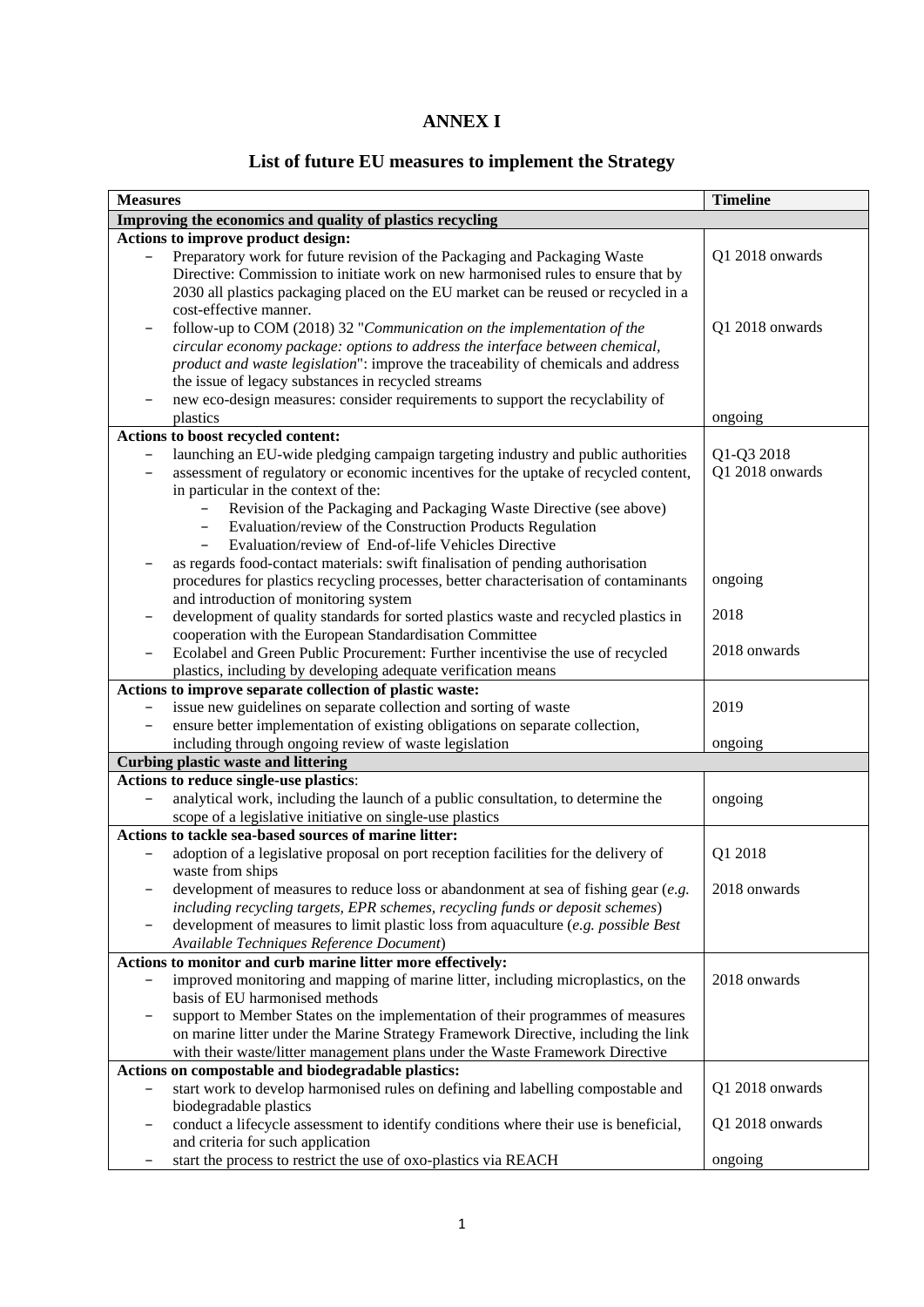|                   | Actions to curb microplastics pollution:                                                                                                                          |                 |
|-------------------|-------------------------------------------------------------------------------------------------------------------------------------------------------------------|-----------------|
|                   | start the process to restrict the intentional addition of microplastics to products via<br><b>REACH</b>                                                           | ongoing         |
|                   | examination of policy options for reducing unintentional release of microplastics                                                                                 | ongoing         |
|                   | from tyres, textiles and paint (e.g. including minimum requirements for tyre design                                                                               |                 |
|                   | (tyre abrasion and durability if appropriate) and/or information requirement                                                                                      |                 |
|                   | (including labelling if appropriate), methods to assess microplastic losses from                                                                                  |                 |
|                   | textiles and tyres, combined with information (including possibly                                                                                                 |                 |
|                   | labelling)/minimum requirements, targeted research and development funding)                                                                                       |                 |
|                   | development of measures to reduce plastic pellet spillage (e.g. certification scheme<br>along the plastic supply chain and/or Best Available Techniques reference | Q1 2018 onwards |
|                   | document under the Industrial Emissions Directive)                                                                                                                |                 |
|                   | evaluation of the Urban Waste Water Treatment Directive: assessing effectiveness                                                                                  | ongoing         |
|                   | as regards microplastics capture and removal                                                                                                                      |                 |
|                   | Driving investment and innovation towards circular solutions                                                                                                      |                 |
|                   | Actions to promote investment and innovation in the value chain:                                                                                                  |                 |
|                   | Commission guidance on the eco-modulation of EPR fees                                                                                                             | 2019            |
|                   | Recommendations by the recently launched 'Circular Economy Finance Support                                                                                        | in mid-2018     |
|                   | Platform'                                                                                                                                                         |                 |
|                   | examine the feasibility of a private-led investment fund to finance investments in                                                                                | By mid-2019     |
|                   | innovative solutions and new technologies aimed at reducing the environmental                                                                                     |                 |
|                   | impacts of primary plastic production                                                                                                                             |                 |
|                   | direct financial support for infrastructure and innovation through the European                                                                                   | ongoing         |
|                   | Fund for Strategic Investment and other EU funding instruments (e.g. structural                                                                                   |                 |
|                   | funds and smart specialisation strategies, Horizon 2020)                                                                                                          | 2018 onwards    |
|                   | pursue work on life-cycle impacts of alternative feedstocks for plastics production                                                                               |                 |
|                   | development of a Strategic Research Innovation Agenda on plastics to guide future                                                                                 | Q2 2018         |
|                   | funding decisions<br><b>Harnessing global action</b>                                                                                                              |                 |
|                   |                                                                                                                                                                   |                 |
|                   |                                                                                                                                                                   |                 |
|                   | <b>Actions focusing on key regions:</b>                                                                                                                           | 2018 onwards    |
|                   | project to reduce plastic waste and marine litter in East and South-East Asia to                                                                                  |                 |
|                   | support sustainable consumption and production, the promotion of the waste                                                                                        |                 |
|                   | hierarchy and extended producer responsibility, and improve recovery of fishing<br>gear                                                                           |                 |
|                   | examining options for specific action to reduce plastic pollution in the                                                                                          |                 |
|                   | Mediterranean, in support of the implementation of the Barcelona Convention                                                                                       |                 |
|                   | cooperation on plastic waste prevention in major world river basins                                                                                               |                 |
|                   | Actions in support of multilateral initiatives on plastic:                                                                                                        | 2018 onwards    |
|                   | renewed engagement on plastics and marine litter in fora such as the UN, G7, G20,                                                                                 |                 |
|                   | the MARPOL convention and regional sea conventions, including the development                                                                                     |                 |
|                   | of practical tools and specific action on fishing and aquaculture.                                                                                                |                 |
|                   | support to action under the Basel Convention, particularly for the implementation                                                                                 |                 |
|                   | of the toolkit on environmentally sound waste management                                                                                                          |                 |
|                   | Actions relating to bilateral cooperation with non-EU countries:                                                                                                  | 2018 onwards    |
|                   | promote a circular plastics economy in non-EU countries through policy dialogues<br>on trade, industry and environment, as well as economic diplomacy             |                 |
|                   | use bilateral, regional and thematic funding in EU development, neighbourhood and                                                                                 |                 |
|                   | enlargement policies to support the plastics strategy by preventing and                                                                                           |                 |
|                   | appropriately managing waste and supporting the circular economy; through                                                                                         |                 |
|                   | programmes and instruments including 'Switch to Green' and the External                                                                                           |                 |
|                   | <b>Investment Plan</b>                                                                                                                                            |                 |
|                   | Actions relating to international trade:                                                                                                                          | 2018 onwards    |
| $\qquad \qquad -$ | support the development of international industry standards on sorted plastic waste                                                                               |                 |
|                   | and recycled plastics                                                                                                                                             |                 |
|                   | ensure that exported plastic waste is dealt with appropriately in line with the EU                                                                                |                 |
|                   | <b>Waste Shipment Regulation</b><br>support the development of a certification scheme for recycling plants in the EU                                              |                 |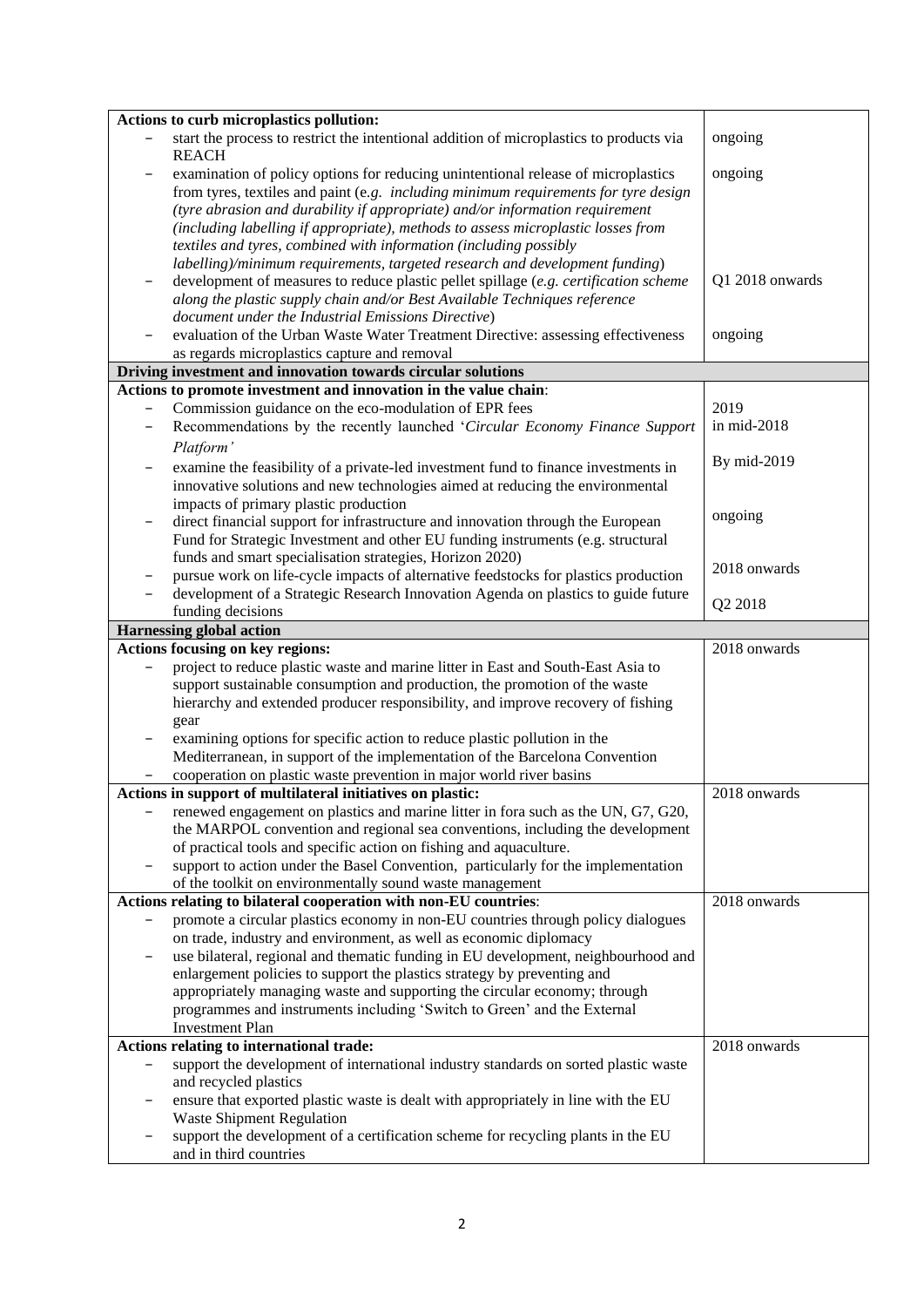## **ANNEX II**

### **List of measures recommended to national authorities and industry**

#### **Key measures to improve the economics and quality of plastics recycling**

#### **National and regional authorities are encouraged to:**

- $\triangleright$  favour reusable and recycled plastics in public procurement;
- $\triangleright$  make better use of taxation and other economic instruments to:
	- − reward the uptake of recycled plastics and favour reuse and recycling over landfilling and incineration step up separate collection of plastics waste and improve the way in which this is done
- $\triangleright$  put in place well-designed EPR schemes and/or deposit systems, in consultation with the relevant sectors
- make voluntary commitments in support of the strategy's objectives, in particular as regards the uptake of recycled plastics

#### **Industry is encouraged to:**

- $\triangleright$  take concrete steps to improve dialogue and cooperation across the value chain, in particular on material and product design aspects
- $\triangleright$  make voluntary commitments in support of the strategy's objectives, in particular as regards the uptake of recycled plastic

### **Key measures to curb plastic waste and littering**

#### **National and regional authorities are encouraged to:**

- raise awareness of littering and consider fines, where they do not exist already; promote beach clean-up activities
- $\triangleright$  step up waste collection, particularly near the coasts, and improve coordination between the authorities responsible for waste management, water and the marine environment
- $\triangleright$  step up efforts to eradicate illegal and non-compliant landfills
- $\triangleright$  develop national monitoring of marine litter on the basis of harmonised EU methods
- engage in regional seas conventions, in particular to develop regional plans against marine litter
- $\triangleright$  consider introducing EPR, in particular to provide incentives for collecting discarded fishing gear and recycling agricultural plastics
- consider introducing deposit refund schemes, in particular for beverage containers

#### **Industry is encouraged to:**

- promote existing alternatives to single-use plastic items (e.g. in catering and take-aways), where these are more environmentally beneficial
- $\triangleright$  pursue and implement cross-industry agreements to reduce the release of microplastics in the environment
- put in place measures to avoid spillage of plastic pellets
- **Key measures to drive investments and innovation towards circular solutions**

#### **National, regional and local authorities are encouraged to:**

- make better use of economic instruments, especially to raise the cost of landfilling and incineration and promote plastic waste recycling and prevention
- $\triangleright$  make greater use of public procurement and funding to support plastic waste prevention and recycling of plastics

#### **Industry is encouraged to:**

- $\geq$  increase infrastructure and R&D investment in areas of direct relevance to achieving the strategy's objectives
- $\triangleright$  contribute to work on setting up a private investment fund to offset the environmental externalities of plastic production

#### **Key measures to harness global action**

#### **National and regional authorities, including in non-EU countries, are encouraged to:**

- engage in international fora to develop a global response to the increase in marine litter
- $\triangleright$  take domestic action to reduce the leakage of plastics in the environment, prevent plastic waste and increase recycling

### **Industry is encouraged to:**

 Play an active part in supporting an integrated, cross-border circular plastics economy, including through the development of a global protocol for plastics